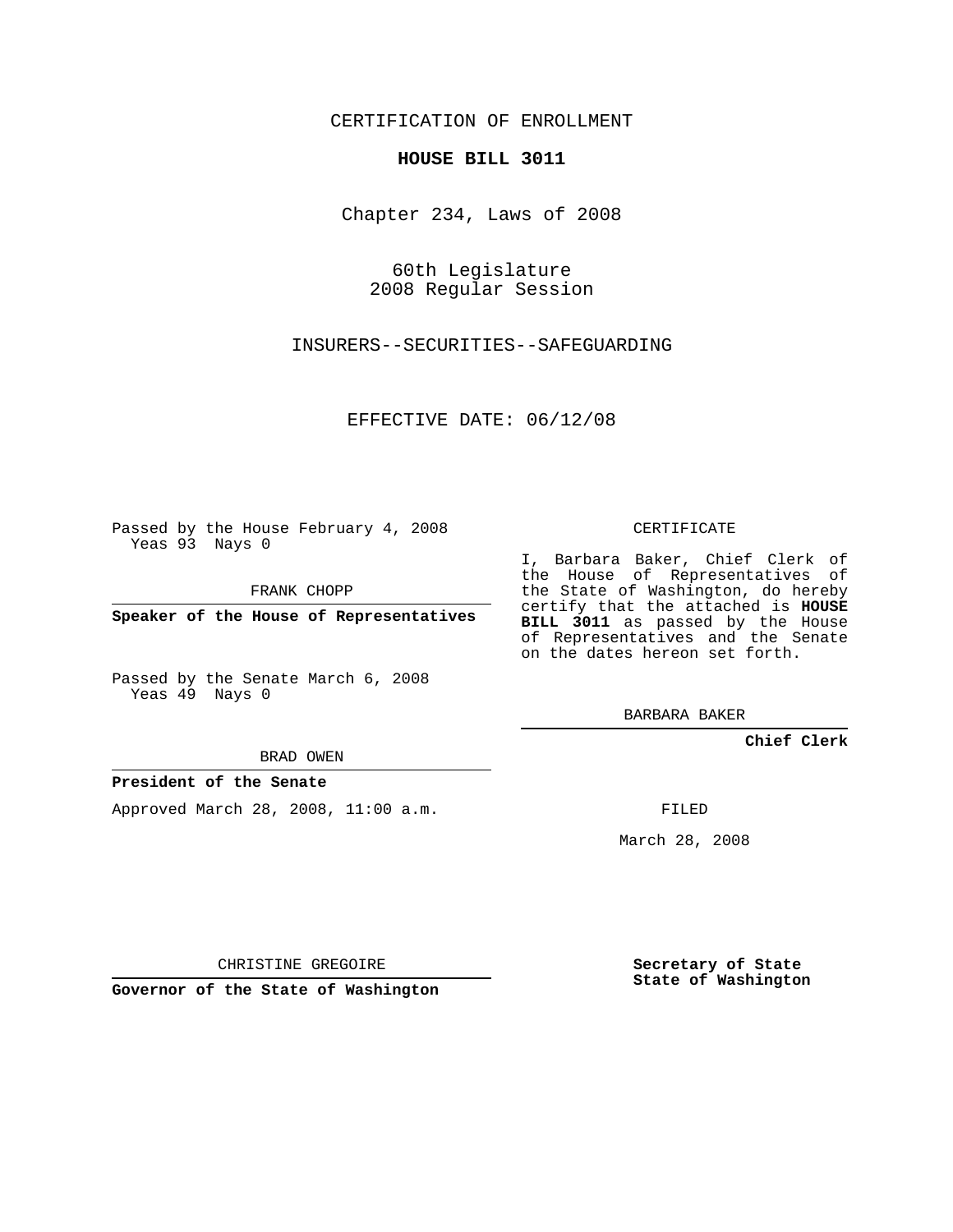## **HOUSE BILL 3011** \_\_\_\_\_\_\_\_\_\_\_\_\_\_\_\_\_\_\_\_\_\_\_\_\_\_\_\_\_\_\_\_\_\_\_\_\_\_\_\_\_\_\_\_\_

\_\_\_\_\_\_\_\_\_\_\_\_\_\_\_\_\_\_\_\_\_\_\_\_\_\_\_\_\_\_\_\_\_\_\_\_\_\_\_\_\_\_\_\_\_

Passed Legislature - 2008 Regular Session

### **State of Washington 60th Legislature 2008 Regular Session**

**By** Representatives Loomis, Rodne, and Kelley

Read first time 01/21/08. Referred to Committee on Insurance, Financial Services & Consumer Protection.

 1 AN ACT Relating to safeguarding securities owned by insurers; 2 amending RCW 48.13.450, 48.13.455, 48.13.460, 48.13.465, 48.13.475, and 3 48.13.490; and adding a new section to chapter 48.13 RCW.

4 BE IT ENACTED BY THE LEGISLATURE OF THE STATE OF WASHINGTON:

 5 **Sec. 1.** RCW 48.13.450 and 2000 c 221 s 1 are each amended to read 6 as follows: 7 The definitions in this section apply throughout RCW 48.13.450 8 through 48.13.475 unless the context clearly requires otherwise. 9 (1) "Agent" means a national bank, state bank, trust company, or 10 broker/dealer that maintains an account in its name in a clearing 11 corporation or that is a member of the federal reserve system and 12 through which a custodian participates in a clearing corporation, 13 including the treasury/reserve automated debt entry securities system 14 (TRADES) or treasury direct systems; except that with respect to 15 securities issued by institutions organized or existing under the laws 16 of a foreign country or securities used to meet the deposit 17 requirements pursuant to laws of a foreign country as a condition of 18 doing business therein, "agent" may include a corporation that is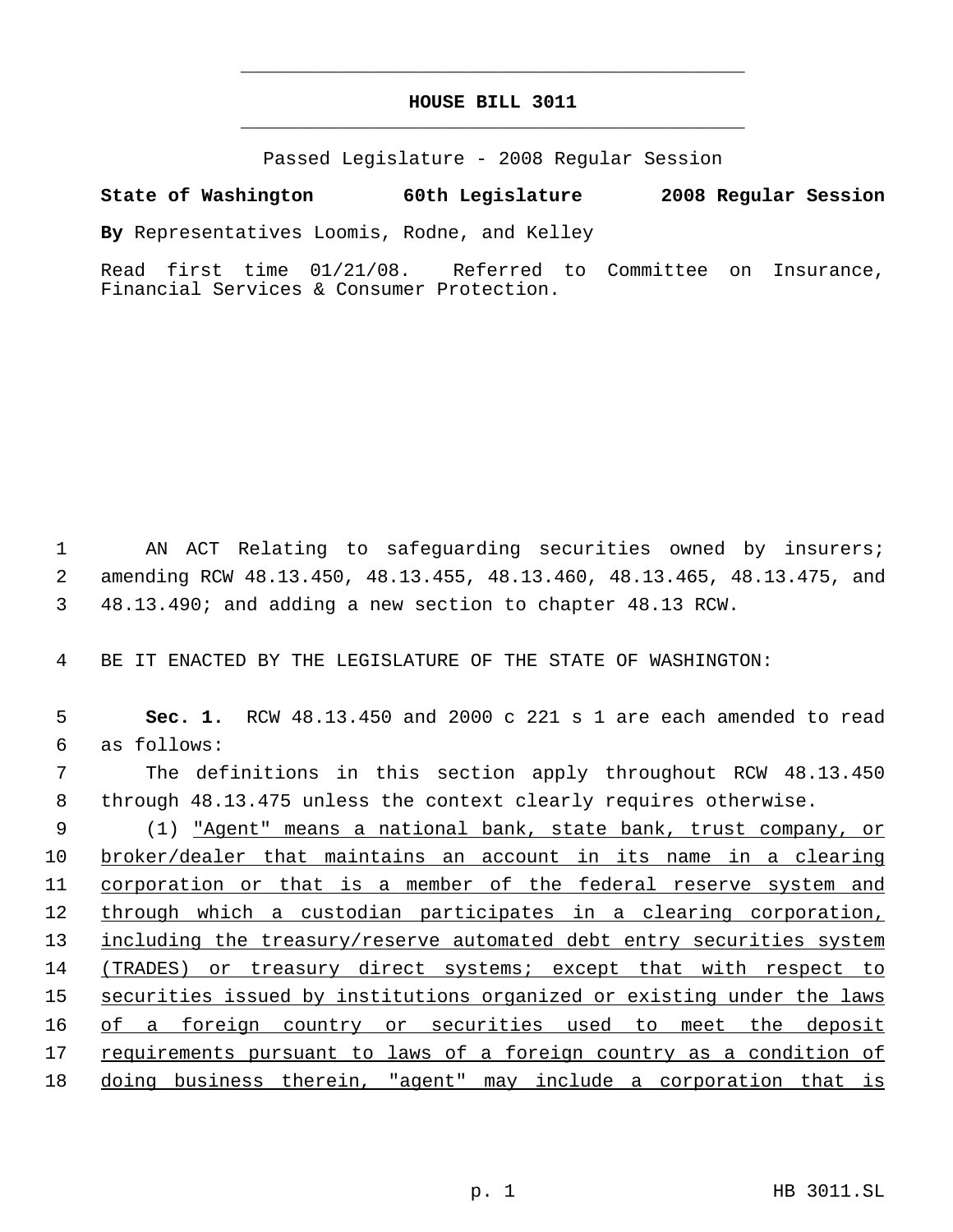1 organized or existing under the laws of a foreign country and that is 2 legally qualified under those laws to accept custody of securities.

 (2) "Broker/dealer" means a broker or dealer as defined in RCW 62A.8-102(1)(c), that is registered with and subject to the jurisdiction of the securities and exchange commission, maintains membership in the securities investor protection corporation, and has a tangible net worth equal to or greater than two hundred fifty million dollars.

9  $((+2))$   $(3)$  "Clearing corporation" means a  $((de$ pository)) 10 corporation ((which maintains a book entry accounting system and which 11 meets the requirements of)) as defined in RCW 62A.8-102(1)(e) that is 12 organized for the purpose of effecting transactions in securities by computerized book-entry, except that with respect to securities issued by institutions organized or existing under the laws of any foreign 15 country or securities used to meet the deposit requirements pursuant to 16 the laws of a foreign country as a condition of doing business therein, 17 "clearing corporation" may include a corporation that is organized or existing under the laws of any foreign country and is legally qualified under such laws to effect transactions in securities by computerized book-entry. "Clearing corporation" also includes treasury/reserve automated debt entry securities system and treasury direct book-entry securities systems established pursuant to 31 U.S.C. Sec. 3100 et seq., 23 12 U.S.C. pt. 391, and 5 U.S.C. pt. 301.

24 ( $(\frac{43}{})$ ) (4) "Commissioner" means the insurance commissioner of the state of Washington.

 (((4) "Federal reserve book-entry securities system" means the computerized systems sponsored by the United States department of the treasury and certain agencies and instrumentalities of the United States for holding and transferring securities of the United States government and such agencies and instrumentalities, respectively, and managed by the federal reserve system for participating financial institutions.

# (5) "Participating financial institution" means a depositary financial institution such as a national bank, state bank, savings and loan, credit union, or trust company that is:

 (a) Authorized to participate in the federal reserve book-entry 37 system; and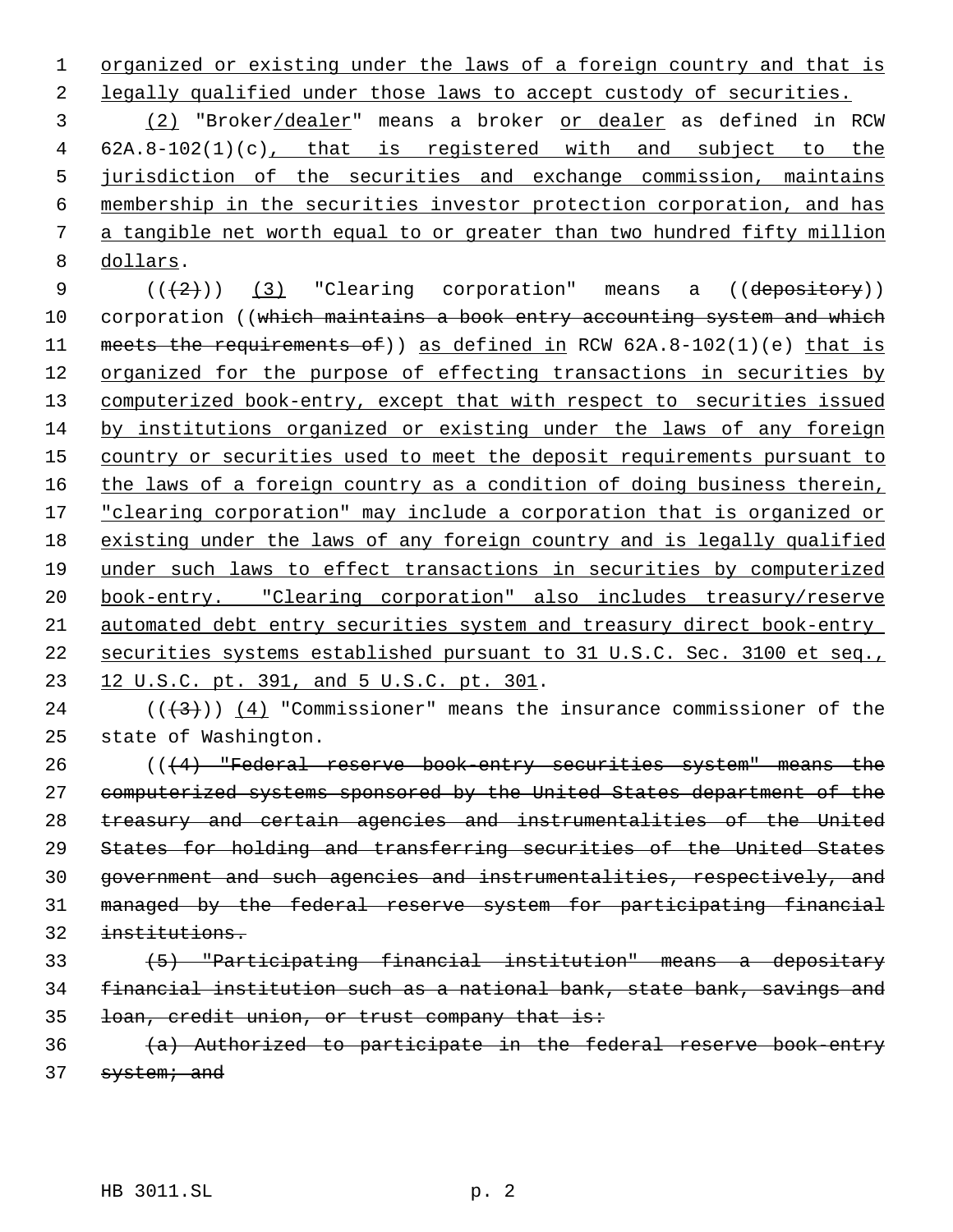(b) Licensed by the United States or the banking authorities in its state of domicile and is regularly examined by the licensing authority. (6) "Qualified)) (5) "Custodian" means ((either a participating financial institution or a clearing corporation, or both. A qualified 5 custodian does not include a broker)):

 (a) A national bank, state bank, or trust company that shall, at all times acting as a custodian, be no less than adequately capitalized as determined by the standards adopted by United States banking 9 regulators and that is regulated by either state banking laws or is a member of the federal reserve system and that is legally qualified to accept custody of securities; except that with respect to securities issued by institutions organized or existing under the laws of a 13 foreign country, or securities used to meet the deposit requirements pursuant to laws of a foreign country as a condition of doing business 15 therein, "custodian" may include a bank or trust company incorporated 16 or organized under the laws of a country other than the United States 17 that is regulated as such by that country's government or an agency thereof that shall at all times acting as a custodian be no less than adequately capitalized as determined by the standards adopted by the international banking authorities and legally qualified to accept custody of securities; or

(b) A broker/dealer.

 (6) "Custodied securities" means securities held by the custodian or its agent or in a clearing corporation, including the treasury/reserve automated debt equity securities system (TRADES) or treasury direct systems.

 (7) "Securities" means instruments as defined in RCW 62A.8-  $28 102(1)(o)$ .

 (8) "Securities certificate" has the same meaning as in RCW 62A.8-102(1)(d).

 (9) "Tangible net worth" means shareholders equity, less intangible assets, as reported in the broker/dealer's most recent annual or transition report pursuant to section 13 or 15(d) of the securities exchange act of 1934 (S.E.C. Form 10-K) filed with the securities and exchange commission.

 (10) "Treasury/reserve automated debt entry securities system" ("TRADES") and "treasury direct" mean book-entry securities systems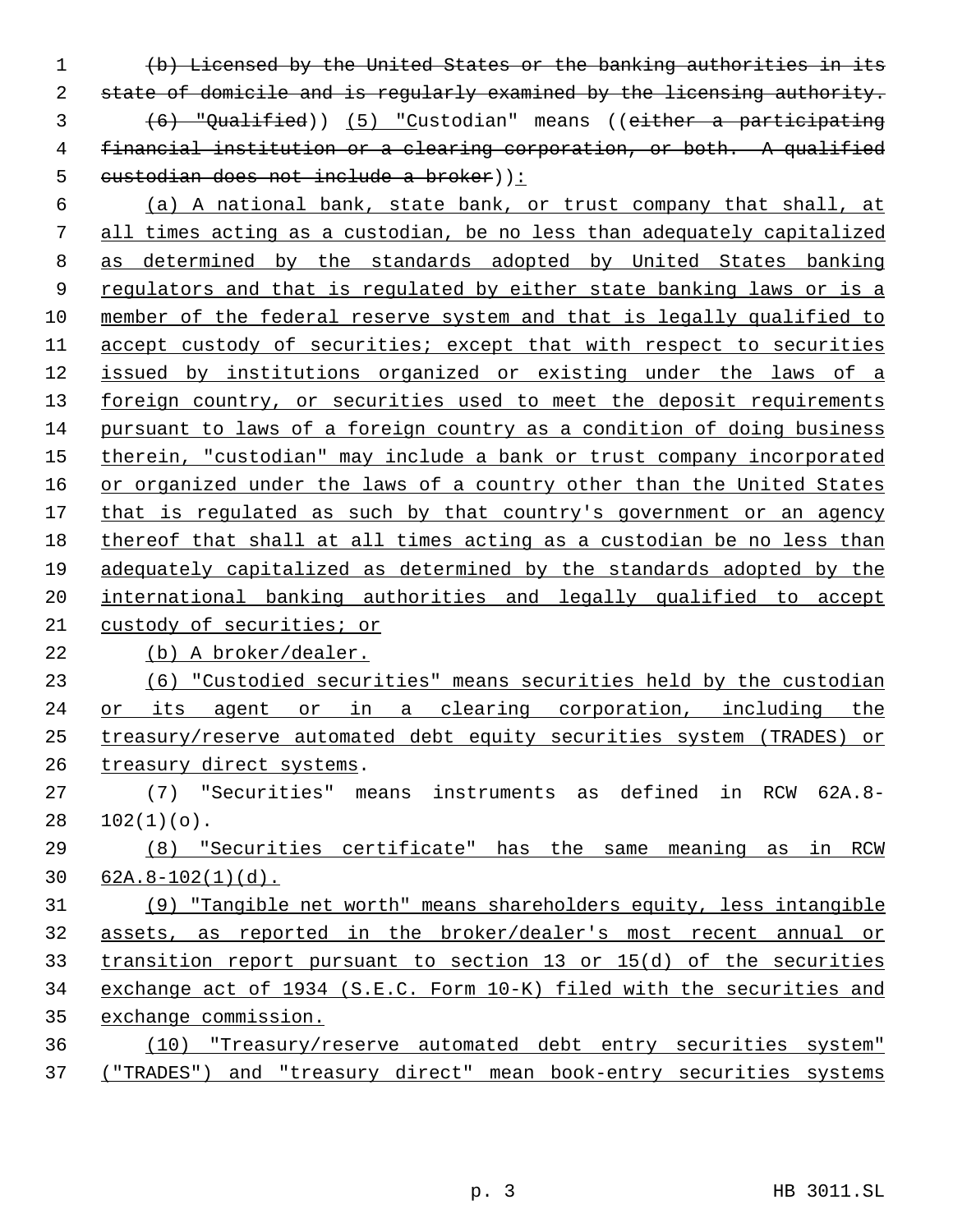1 established pursuant to 31 U.S.C. Sec. 3100 et seq., 12 U.S.C. pt. 391, 2 and 5 U.S.C. pt. 301, with the operation of TRADES and treasury direct subject to 31 C.F.R. pt. 357 et seq.

 **Sec. 2.** RCW 48.13.455 and 2000 c 221 s 2 are each amended to read as follows:

 Notwithstanding any other provision of law, a domestic insurance company may deposit or arrange for the deposit of securities held in or purchased for its general account and its separate accounts in a 9 clearing corporation ((or the federal reserve book entry securities 10 system)). When securities are deposited with a clearing corporation, 11 securities certificates representing securities of the same class of the same issuer may be merged and held in bulk in the name of the nominee of such clearing corporation with any other securities deposited with such clearing corporation by any person, regardless of 15 the ownership of such securities, and securities certificates representing securities of small denominations may be merged into one or more certificates of larger denominations. The records of any 18 ((participating financial institution)) custodian through which an 19 insurance company holds securities ((in the federal reserve book-entry securities system, and the records of any custodian banks through which 21 an insurance company holds securities in a clearing corporation,)) shall at all times show that such securities are held for such insurance company and for which accounts thereof. Ownership of, and other interests in, such securities may be transferred by bookkeeping 25 entry on the books of such clearing corporation ((or in the federal 26 reserve book-entry securities system)) without( $(\tau$  in either case,)) 27 physical delivery of securities certificates representing such securities.

 **Sec. 3.** RCW 48.13.460 and 2000 c 221 s 3 are each amended to read as follows:

 The following are the only authorized methods of holding securities:

 (1) A domestic insurance company may hold securities in definitive certificates;

(2) A domestic insurance company may, pursuant to an agreement,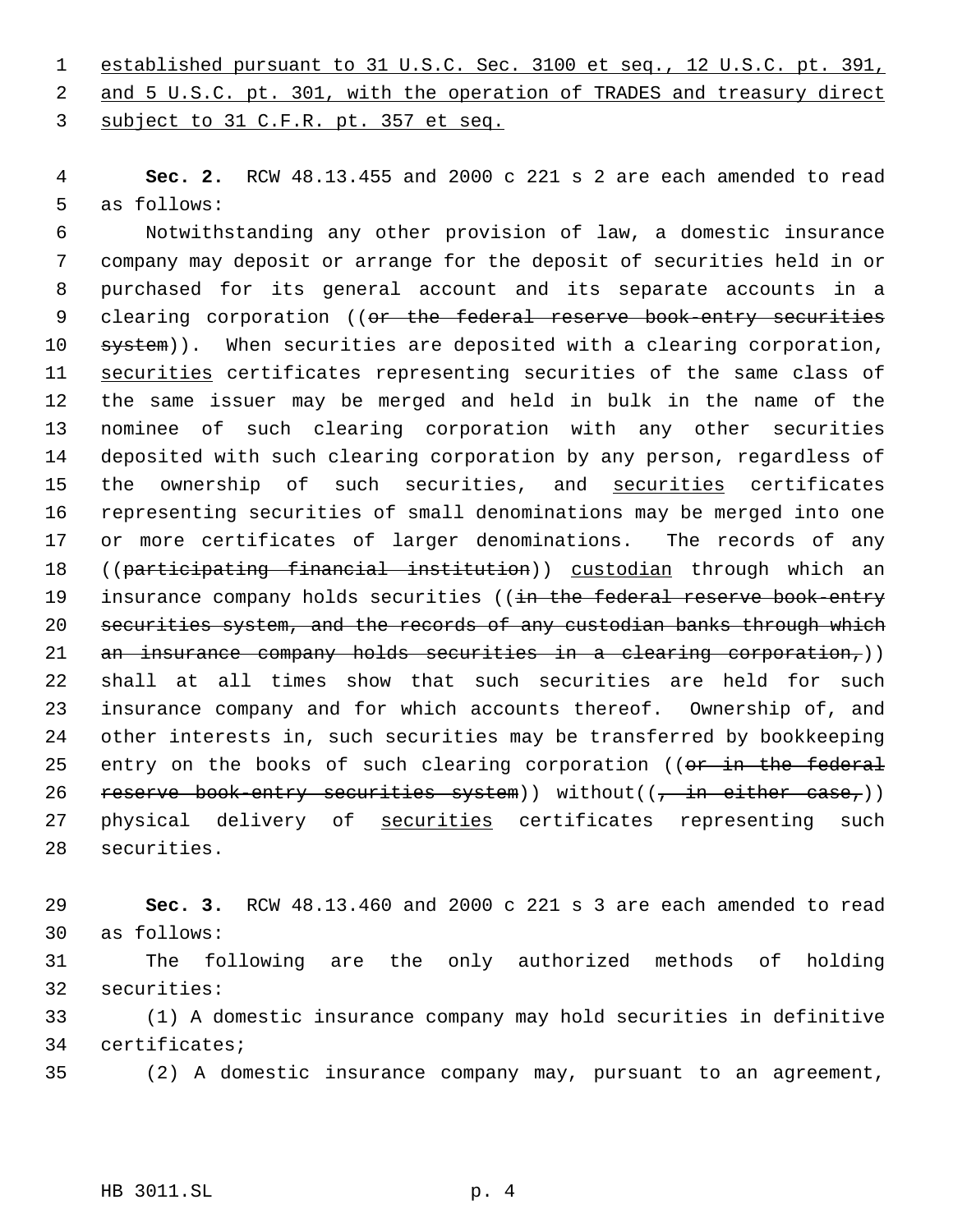designate a ((participating financial institution or institutions as 2 its)) custodian through which it can transact and maintain book-entry securities on behalf of the insurance company; or

 (3) A domestic insurance company may, pursuant to an agreement, participate in depository systems of clearing corporations directly or 6 through a custodian  $((\text{bank}))$ .

 **Sec. 4.** RCW 48.13.465 and 2000 c 221 s 4 are each amended to read as follows:

 A domestic insurance company using the methods of holding securities under RCW 48.13.460 (2) or (3) is required to receive a confirmation from:

 (1) The ((participating financial institution or the qualified)) custodian whenever securities are received or surrendered pursuant to 14 the domestic insurance company's instructions to a securities broker; or

 (2) The securities broker provided that the domestic insurance 17 company has given the ((participating financial institution or 18 <del>qualified</del>)) custodian and the securities broker matching instructions authorizing the transaction, which have been confirmed by the 20 ((participating financial institution or qualified)) custodian prior to surrendering funds or securities to conduct the transaction.

 **Sec. 5.** RCW 48.13.475 and 2000 c 221 s 6 are each amended to read as follows:

 (1) Notwithstanding the maintenance of securities with a 25 (( $qualified$ )) custodian pursuant to agreement, if the commissioner:

(a) Has reasonable cause to believe that the domestic insurer:

 (i) Is conducting its business and affairs in such a manner as to 28 threaten to render it insolvent;

 (ii) Is in a hazardous condition or is conducting its business and affairs in a manner that is hazardous to its policyholders, creditors, or the public; or

 (iii) Has committed or is committing or has engaged or is engaging in any act that would constitute grounds for rendering it subject to rehabilitation or liquidation proceedings; or

(b) Determines that irreparable loss and injury to the property and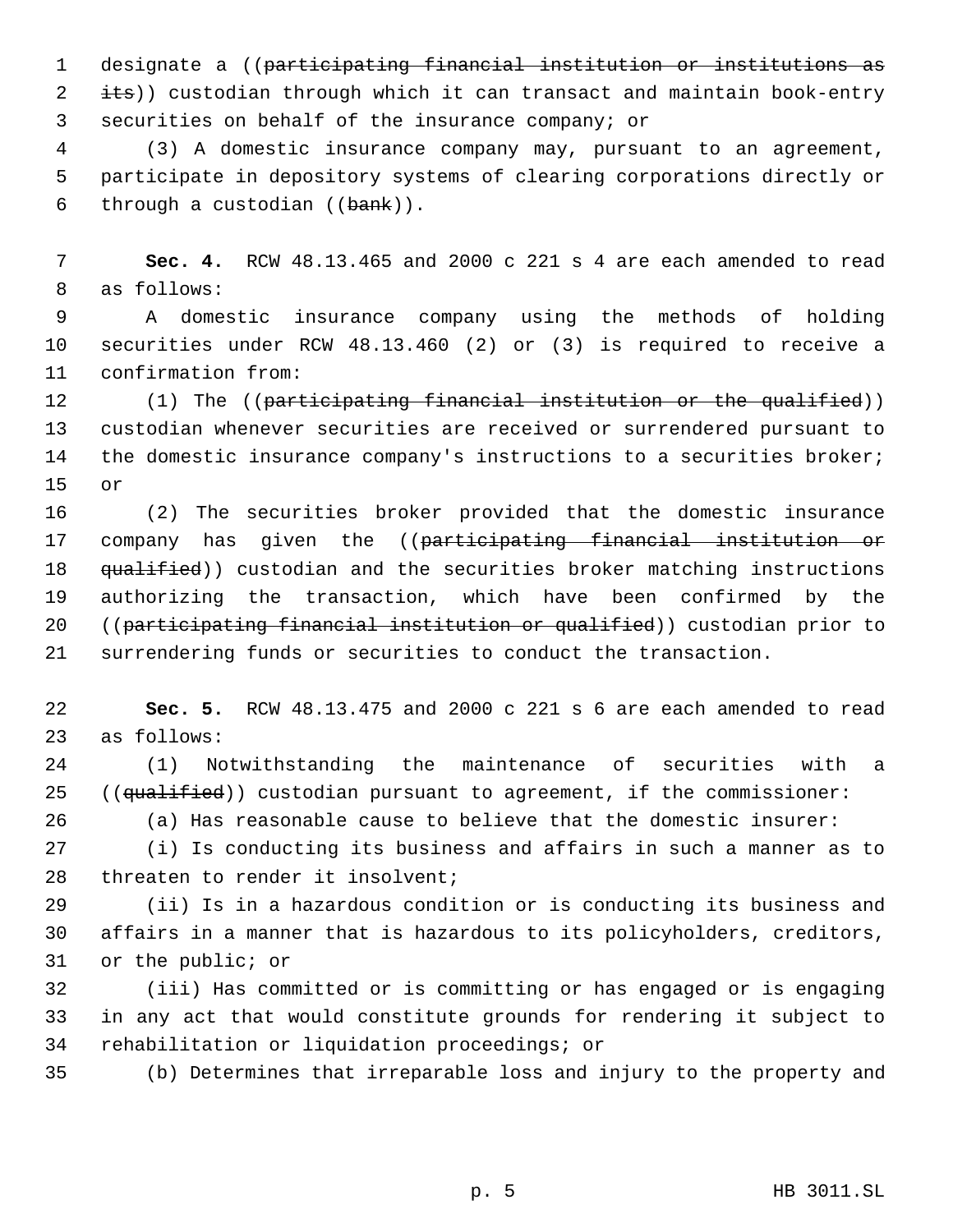business of the domestic insurer has occurred or may occur unless the commissioner acts immediately;

 then the commissioner may, without hearing, order the insurer and the ((qualified)) custodian promptly to effect the transfer of the 5 securities to another ((qualified)) custodian approved by the 6 commissioner. Upon receipt of the order, the ((qualified)) custodian shall promptly effect the transfer of the securities. Notwithstanding the pendency of any hearing or request for hearing, the order shall be complied with by those persons subject to that order. Any challenge to the validity of the order shall be made under chapter 48.04 RCW, however, the stay of action provisions of RCW 48.04.020 do not apply. 12 It is the responsibility of both the insurer and the ((qualified)) custodian to oversee that compliance with the order is completed as expeditiously as possible. Upon receipt of an order, there shall be no trading of the securities without specific instructions from the 16 commissioner until the securities are received by the new ((qualified)) custodian, except to the extent trading transactions are in process on the day the order is received by the insurer and the failure to complete the trade may result in loss to the insurer's account. 20 Issuance of an order does not affect the ((qualified)) custodian's liabilities with regard to the securities that are the subject of the order.

 (2) No person other than the insurer has standing at the hearing by the commissioner or for any judicial review of the order.

 **Sec. 6.** RCW 48.13.490 and 2000 c 221 s 7 are each amended to read as follows:

27 The commissioner may adopt rules ((to implement and administer RCW 28 48.13.450 through 48.13.475)) governing the deposit by insurance companies of securities with clearing corporations, including establishing standards for national banks, state banks, trust companies, and brokers/dealers to qualify as custodians for insurance company securities.

 NEW SECTION. **Sec. 7.** A new section is added to chapter 48.13 RCW to read as follows:

(1) An insurance company may, by written agreement with a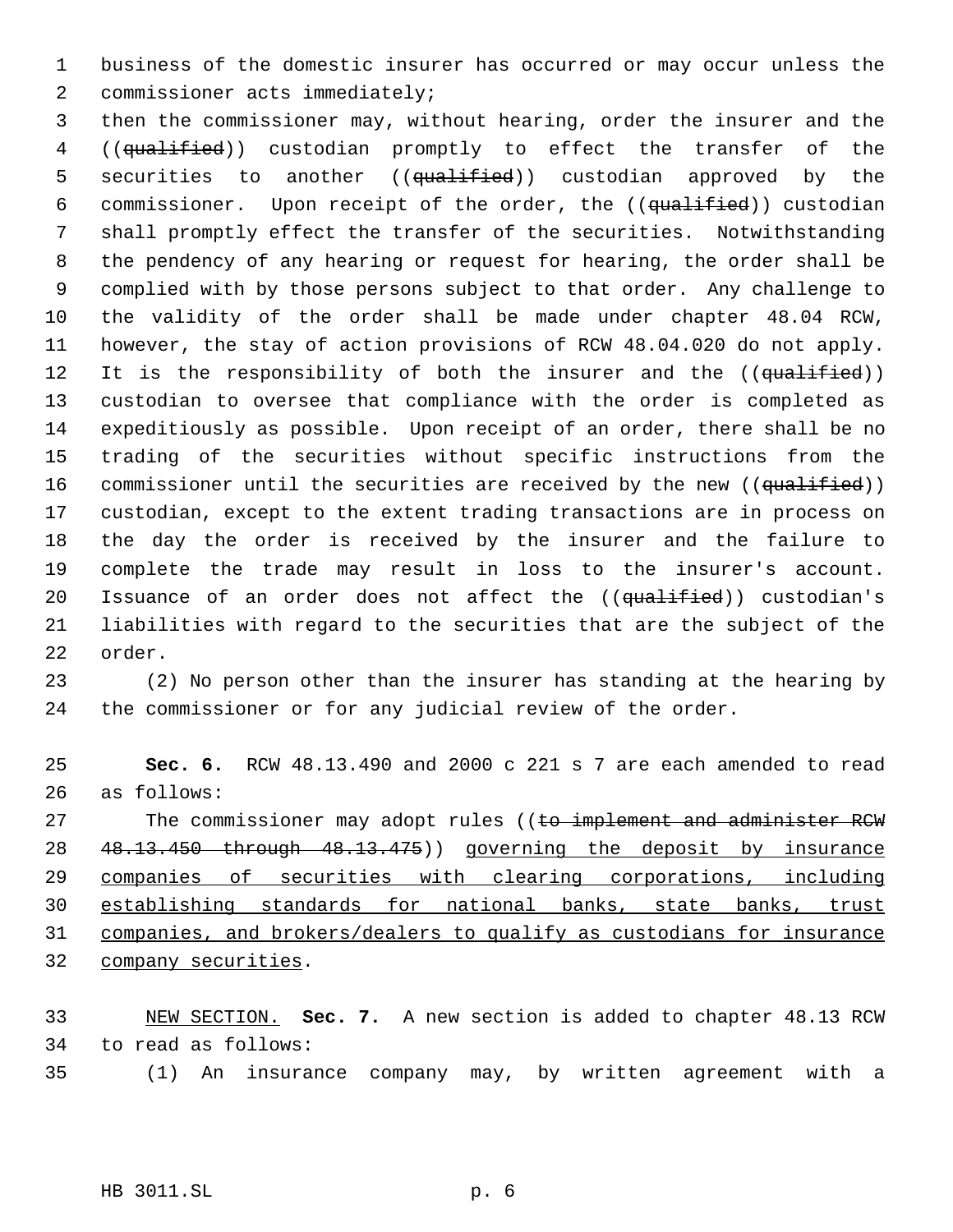custodian, provide for the custody of its securities with that custodian. The securities that are the subject of the agreement may be held by the custodian or its agent or in a clearing corporation.

 (2) The agreement shall be in writing and shall be authorized by a resolution of the board of directors of the insurance company or of an authorized committee of the board. The terms of the agreement shall comply with the following:

 (a) Securities certificates held by the custodian shall be held separate from the securities certificates of the custodian and all of its customers;

 (b) Securities held indirectly by the custodian and securities in a clearing corporation shall be separately identified on the custodian's official records as being owned by the insurance company. The records shall identify which securities are held by the custodian or by its agent and which securities are in a clearing corporation. If the securities are in a clearing corporation, the records shall also identify where the securities are and the name of the clearing corporation; and if the securities are held by an agent, the records 19 shall also identify the name of the agent;

 (c) All custodied securities that are registered shall be registered in the name of the company or in the name of the nominee of the company or in the name of the custodian or its nominee, or, if in a clearing corporation, in the name of the clearing corporation or its nominee;

 (d) Custodied securities shall be held subject to the instructions of the insurance company and shall be withdrawable upon the demand of the insurance company, except custodied securities used to meet the deposit requirements;

 (e) The custodian shall be required to send or cause to be sent to the insurance company a confirmation of all transfers of custodied securities to or from the account of the insurance company. Confirmation of all transfers shall be provided to the insurance company in hard copy or electronic format. In addition, the custodian shall be required to furnish, no less than monthly, the insurance company with reports of various holdings of custodied securities at times and containing information reasonably requested by the insurance company. The custodian's trust committee's annual reports of its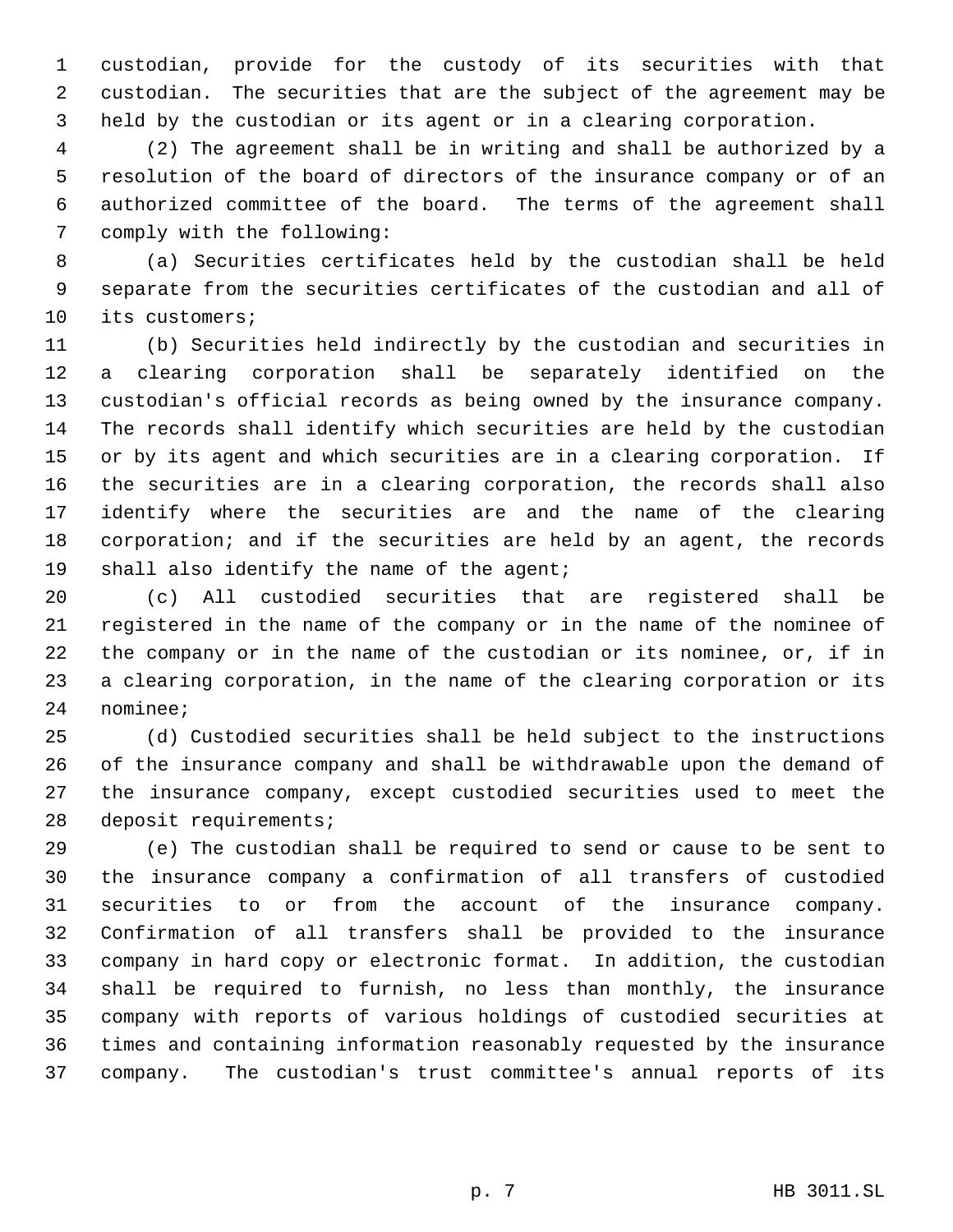review of the insurer trust accounts shall also be provided to the insurer. Reports and verifications may be transmitted in electronic or paper format;

 (f) During the course of the custodian's regular business hours, an officer or employee of the insurance company, an independent accountant selected by the insurance company, and a representative of an appropriate regulatory body shall be entitled to examine, on the premise of the custodian, the custodian's records relating to the custodied securities, but only upon furnishing the custodian with written instructions to that effect from an appropriate officer of the insurance company;

 (g) The custodian and its agents shall be required to send to the insurance company:

 (i) All reports that they receive from a clearing corporation on 15 their respective systems of internal accounting control; and

 (ii) Reports prepared by outside auditors on the custodians or its agents internal accounting control of custodied securities that the 18 insurance company may reasonably request;

 (h) The custodian shall maintain records sufficient to determine and verify information relating to custodied securities that may be reported in the insurance company's annual statement and supporting schedules and information required in an audit of the financial 23 statements of the insurance company;

 (i) The custodian shall provide, upon written request from an appropriate officer of the insurance company, the appropriate affidavits;

 (j) A national bank, state bank, or trust company shall secure and maintain insurance protection in an adequate amount covering the bank's or trust company's duties and activities as custodian for the insurer's assets, and shall state in the custody agreement that the protection is in compliance with the requirements of the custodian's banking regulator. A broker/dealer shall secure and maintain insurance protection for each insurance company's custodied securities in excess of that provided by the securities investor protection corporation in an amount equal to or greater than the market value of each respective insurance company's custodied securities. The commissioner may determine whether the type of insurance is appropriate and whether the amount of coverage is adequate;